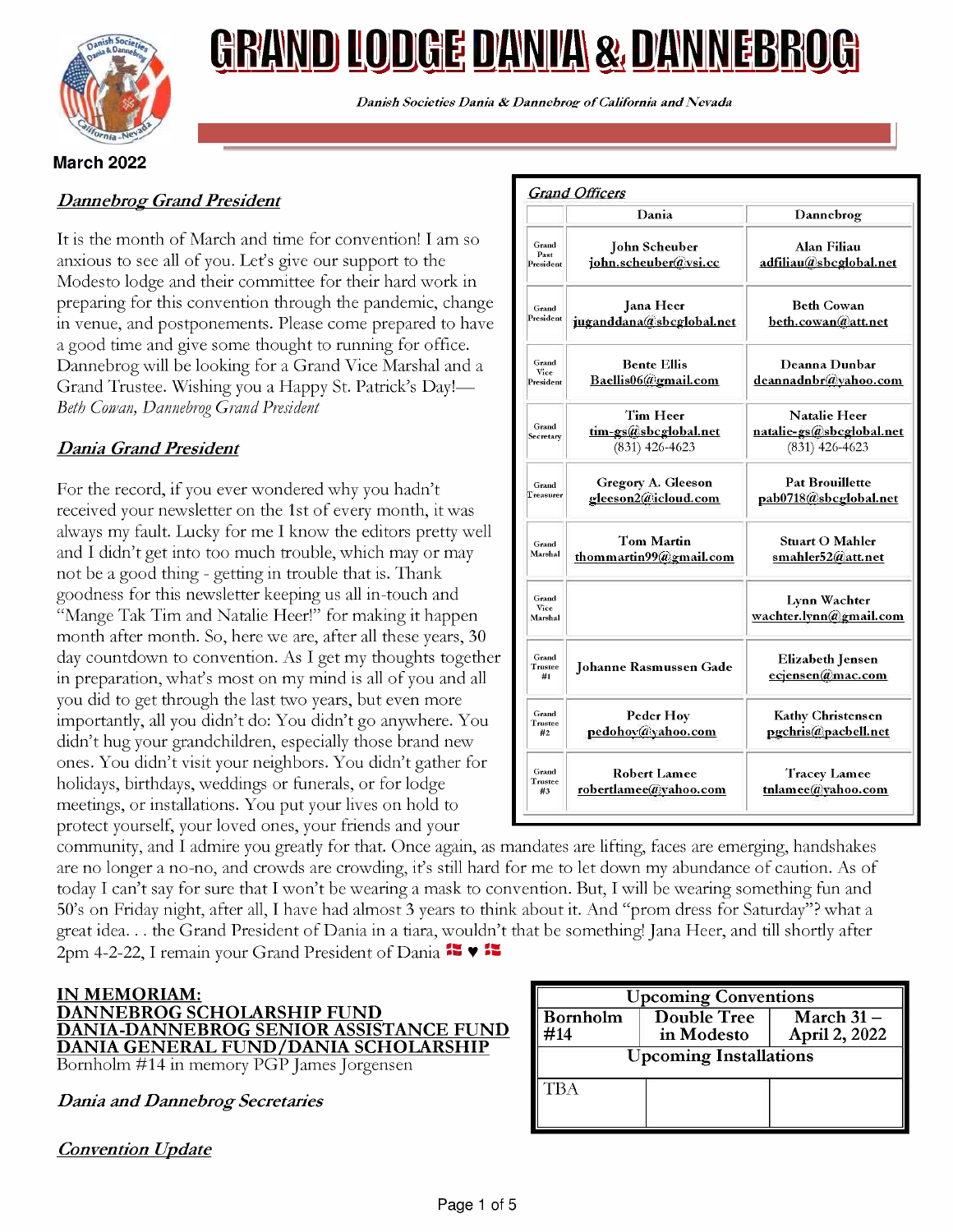After Covid caused us to postpone our conventions twice, we are now set to proceed. Our Dania and Dannebrog conventions are set for March 31<sup>st</sup> through April  $2<sup>nd</sup>$  at the Double Tree in Modesto. If you sent your registration in earlier and didn't request a refund you should be set. For those requesting a refund will have to re-register. To date (February  $22<sup>nd</sup>$ ) our count is around 50 participants but we expect to hear from more of you once the Covid issue diminishes. More concerning is that at this date we only have 7 rooms reserved at our hotel. Remember the deadlines for the best price: The hotel will give you our special rate through March 15<sup>th</sup> and Bornholm will increase its registration fee if we don't receive your forms by March 10<sup>th</sup>. Our American Graffiti theme should be fun. Friday Night will be a Casual Night so wear your 50's/60's attire and enjoy the evening with music from that era. Saturday Night

### Nominations for Grand Officers

Every year, at this time, we seek nominees for our various Grand Officer positions. Please provide your current Grand Officers with any suggestions you may have. Dania will need to replace 3 Grand Trustees, a Marshal and a Grand Vice Marshal. When talking to

### Come to Convention Prepared

Over four years ago we started a major undertaking when we started the process to revise our Dania Constitution which was in need of an updating. More than 10 of us have served on this committee to recommend some needed changes. Most of these committee members have either been a Grand Officer or an experienced Local Branch President. With all of this expertise it is time to bring this revised will be our dress up night so don't forget your Prom Dress.

Please note since Modesto is the home of American Graffiti a classic car museum just opened about 1 mile north of the Double Tree. If you have time we would encourage you to visit it.

Many have asked about Covid restrictions. This continues to change, but at this point we encourage all of our guests to be fully vaccinated and please bring your masks. Some of the masks requirements could change, but at this time we need to comply with the hotel policy. In order for our program to go to the printer on time we need each Local Secretary of Dania and Dannebrog to provide us with the names of your Delegates by March  $10^{th}$ . I will need those as will your Grand Secretary.

JPG John Scheuber, 2022 Convention Chairperson

Beth Cowan, the Dannebrog Grand President, she tells me they will need a Grand Vice Marshal and one Trustee. Please consider this opportunity to serve your organization.

JPGP John Scheuber, Dania Nominating Chairperson

document to fruition. The revised document can be found on-line and needs to be reviewed prior to convention. I highly recommend the passage of this revised document knowing we can make minimal revisions as needed in the future. A special note of appreciation for all of those who helped in this process.

John Scheuber, Dania Jr. Past Grand President

### Danmark No. 2 & Tyra No. 3<br>Meeting: 2<sup>nd</sup>. Wednesday every month 7:30 PM Odd Fellows Building; 26 Seventh Street, San Francisco CA 94103 Danmark #2 Secretary John A. Jensen, E-Mail: jajensend2@gmail.com Thyra #3 Secretary Johanne Gade

Once again, the entire San Francisco lodge wishes you good health!

It is already March? I hope everyone had a great February. It was a short month but many of us managed to pack a lot of fun into 28 days. We had a nice social gathering again in my backyard. It was close to a full house (We all missed you Tom!). Even the sun managed to make an appearance on an otherwise cloudy day. Special thanks to Johanne for making the long trip and spoiling us with her Leverpostej, and to Dennis for bringing us another fine bottle of akvavit.

The only business of last month was to make sure we are ready for the convention this month. We had the delegate shuffle and registration form review. But now we are ready...we think. One more lodge meeting and then its convention time.

I want everyone to know that my mother Elizabeth is doing much better and getting better every day. She was able to restart her physical therapy and is getting back on her feet. She is a strong lady  $-$  love ya' Mom! Hope to see everybody in Modesto. Stay Safe Dania and Dannebrog!

Med venlig hilsen, John A. Jensen, Secretary, jajensend2@gmail.com , 1-510-697-4658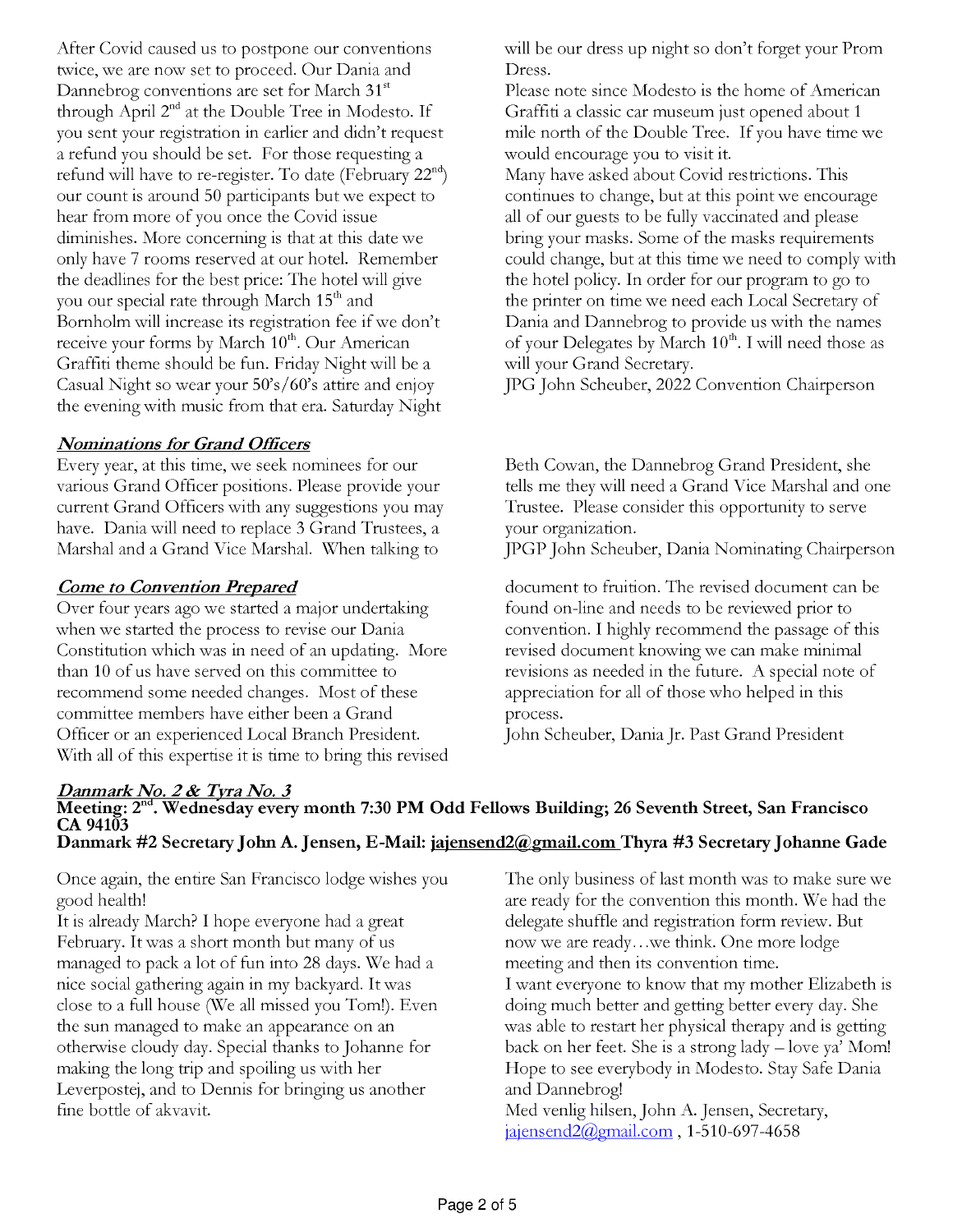### Thor No. 5 & Thora No. 11 Meeting: 1<sup>st</sup> Friday 11:30 AM. Denny's 1110 Shaw Ave (on the north side, just east of First Street) Fresno.<br>Secretary, Martha Nielsen <u>nielsenmarta@gmail.com</u>

March Newsletter, 2022 The Almonds are in full bloom which means warm weather is just around the corner. We didn't elect to have an installation this year so we're missing the dinner party that we always have in February, with all the Grand Lodge Officers coming in. President Kay Jensen had the usual meeting and reported a nice attendance. They were happy to see Allen and Mary Thomsen attending. I was in Auburn, at my sister's Memorial service which was held on the same day as our meeting. I talked with Carl Jensen to see how he was doing following a fall he had taken. He finally went to the Doctor after walking a couple weeks on the foot and he had broken a couple bones in his foot/ankle. He's not able to put any weight on it now for 6 wks, Dr's orders. That's going to be hard for Carl as he's always on the go. I talked to Pam Kjar at our Past Presidents luncheon. She informed me that they were thinking of moving back down to Fresno, to be closer to their daughter and the Doctor's. So we may have them attending more of our lodge functions. I picked up

Doris Lastreto for lunch and she's doing very well and everyone was glad to see her. Kays sister, Bev from Washington was visiting her so came to lunch also. Kay has had three of her sisters coming in to stay a week or so with her this month, it's nice to have family visit. We miss the famous Fish dinner that Peter and Doris Hoy and family has always had the first Saturday in March, hopefully it will happen next year. That was one great party, dancing and aquavit. Remember to wear Green to celebrate Saint Patrick's Day on the 17th of March and having a Cabbage and Corn Beef dinner with Green Beer. That's a party itself. Looking forward to the convention to be held in Modesto the last of March/April. We'll see all the friends we've missed this last year with the Covid shutdowns, plus we will support our lodges. Our next lunch/meeting will be held at Denney's restaurant on Shaw Ave., the first Friday of the month, March 4, 2022, at 11:30 a.m. Hope to see you. Martha

## Freja No. 6 & Dana No. 15

## Meeting: 1st. Sunday every month at 1:00 P.M.; Salinas Masonic Center, 48 East San Joaquin Street, Salinas CA Secretary, Natalie Heer, timandnatalie@sbcglobal.net

Freja and Dana's dues are due. Dana's is \$15.00 and Freja's is \$25.00 please mail them to Natalie Heer at 487 Paradise Park, Santa Cruz. CA 95060.

Looking forward to welcoming back Delegates, see next month's newsletter for more information about when and where!!

# Dannevang No. 7 & Danebod No. 16<br>Meets 2<sup>nd</sup> Saturday at 6:00PM; the Farm Bureau Building, 638 Enos Way, Livermore.<br>Dannevang #7 Secretary, Robert Lamee, <u>Robertlamee@yahoo.com</u> Danebod Secretary, Kathy Thomsen,<br>danskfarm@

Happy March y'all! We had a small but delightful February meeting in the farm bureau building. They did a really nice job of fixing it up and we are certainly happy to be back meeting there once again. We were honored to have Johanne Gade join us, visitors are always welcome. We missed Viola and Jackie though,

but we hope to see them at our next meeting, Saturday, March 12th, 5:00. On the menu is Tracey's fabulous corned beef. We have the cabbage, potatoes, jello and dessert covered, so any side dish that fits in will be great. Hope to see you there, be well! KRT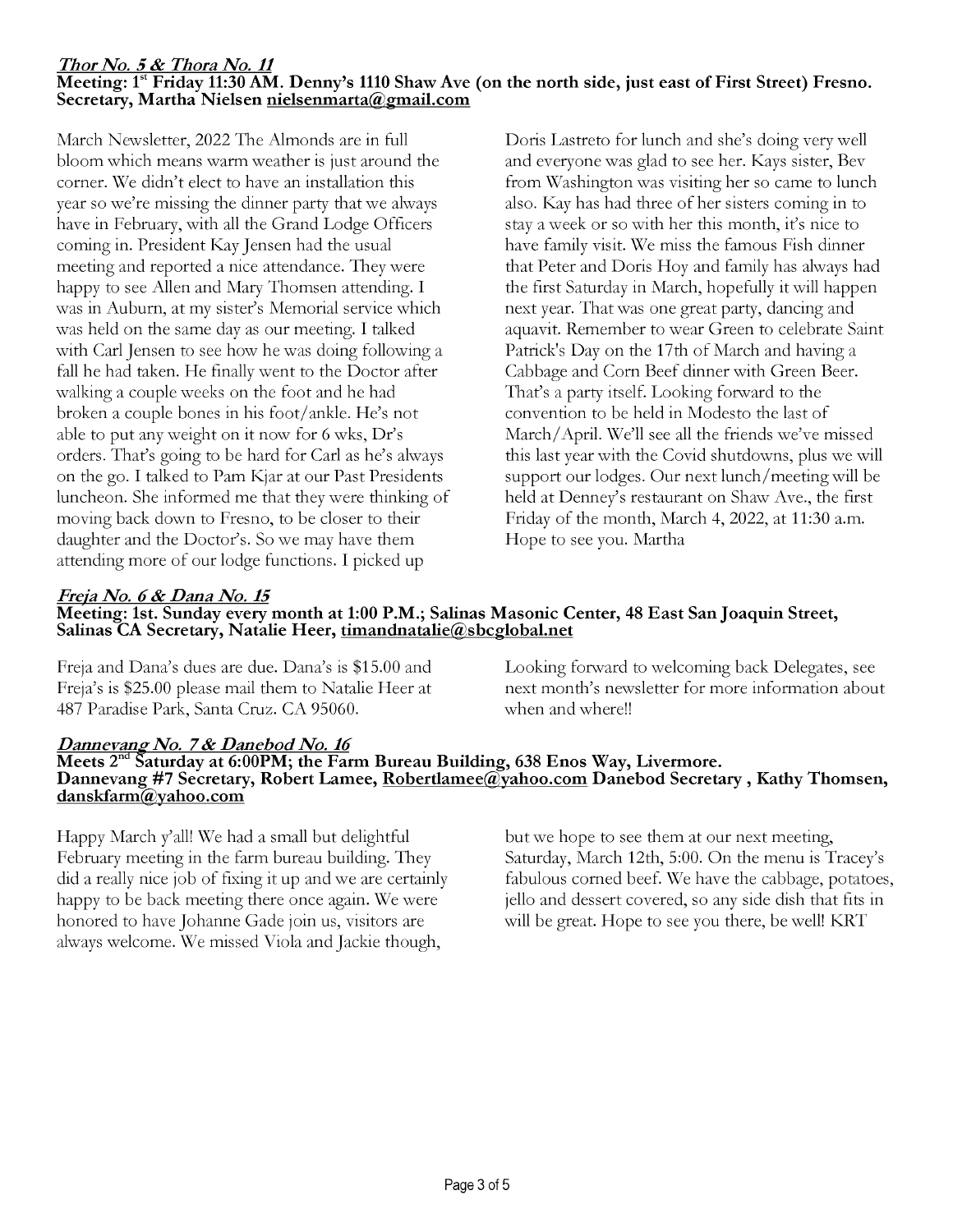## <mark>*No. 9 Thyra & Valborg No. 1* Meeting: 2<sup>nd</sup>.Thursday every month 6:30 PM; On Zoom</mark> President, Susan Gauthier, s.gauthier@sbcglobal.net #9 Thyra/Valborg #1 Secretary, Beth Cowan, beth.cowan@att.net

We will hold a virtual meeting via Zoom at 6:30 PM, on Thursday, March 10, 2022. Valborg & Thyra members could win a drawing, if attending the virtual meeting...Don't miss out! If you would like to join the Hayward branches in the Zoom meeting, and a bit of after meeting socializing, please send an email to  $s.gauthier@sbcglobal.net.$  A Zoom Meeting invitation will be sent out, a few days prior to the meeting. A Note from Hayward Treasurers:

Membership dues are payable for the coming year. Please bring mail to the respective Treasurers. Checks payable to Valborg #1, in the amount of \$12, mail to Pat Brouillette, 1400 Jacqueline Place, San Lorenzo CA 94580. Checks payable to Thyra #9, in the amount of \$35 for sick benefit members and \$29 for social members, mail to Stuart Mahler, 803 Bantry Way, Benicia CA 94510. Best Regards, Susan

### Sonderjylland No. 10

### Meeting 2<sup>nd</sup> Saturday of April, June, August and October, 11:30 at Kastania Fælled, Petaluma. John Cruger-Hansen, Secretary, 8426 Bel View Court, El Cerrito, CA 94530-2557 Home: 510-232-6998 or cell: 510-375-5070, E -Mail: j.crugerhansen@comcast.net

Sonderjylland #10 had no meeting in February 2022. We wish all our Sonderjylland #10 members and our Dania friends a happy St. Patrick's Day 2022. We hope the Virus will have run its course by our scheduled meeting on Saturday April 9 and that it will be safe to meet outdoors again at Kastania Felled in Petaluma. We will keep you all posted. President Debbie Cruger-Hansen and Husband John celebrated their  $40<sup>th</sup>$  wedding anniversary with a 14day cruise from Florida to Panama and the western Caribbean. A year late though, the cruise was scheduled to be in February of 2021 but was postponed to February 2022 because of Covid. Every year for the past six years they have planned a cruise to correspond with Valentine's Day to celebrate their anniversary, they had a great, safe, and sunny cruise. They will celebrate their actual 43<sup>rd</sup> anniversary on October 18, 2022.

Send us your stories and pictures about how you and your family are managing. We would love to share your stories and pictures with the other club members. It's a way for all of us to stay in touch. Please stay safe, stay healthy, and stay in contact with each other.

Respectfully, John Cruger-Hansen Secretary/Treasurer

### Valhalla No. 11 & Ydun No. 10 Meeting: 1<sup>st</sup>. Saturday every month at 11:00 A.M., Danish Hall, Ferndale, CA 95536<br>Secretary, Christian Nielsen, ChristianNielsen@suddenlink.net

**Mar 5: Valhalla – Ydun** will be meeting at 11:00 for a business meeting with a catered lunch at 12:30. RSVP to Mel Lundberg Francis Sweet has a new address, he is living at: First Choice  $456 \, 10^{th}$  Street, Fortuna CA 95540 Corrected phone number 707.726.7836 he has recently been

seen attending church in Ferndale and attending Brotherhood meetings. He is walking with a cane and spending most of the day watching tv and enjoying visitors. He misses the ranch and his independence. Overall, he is doing well. Christian Nielsen

### Valdemar No 12 & Dannevirke No. 9

# Meeting: 1st. Friday every month at 7 PM, Odd Fellows Hall; 1300 Stardust Street Reno, NV 89503. Secretary, Sena Marie Freeman P.O. Box 4575, Sparks NV 89432; Anette Christensen, anettechristensen@charter.net

The Reno Lodges met Friday February 4th at 7 pm. There were 8 members in attendance. Everyone enjoyed their dinner basket meal with an excellent bowl of Clam Chowder that Lone Webb surprised us with - an excellent pot of Clam Chowder. Thank you

Lone. We had a very short meeting during dessert and coffee. Chocolate Chip cookies and ice cream brought by Sena -Marie. First on the agenda was getting delegates for the upcoming convention. They are Leif Larsen for Valdemar and Bonnie Larsen and